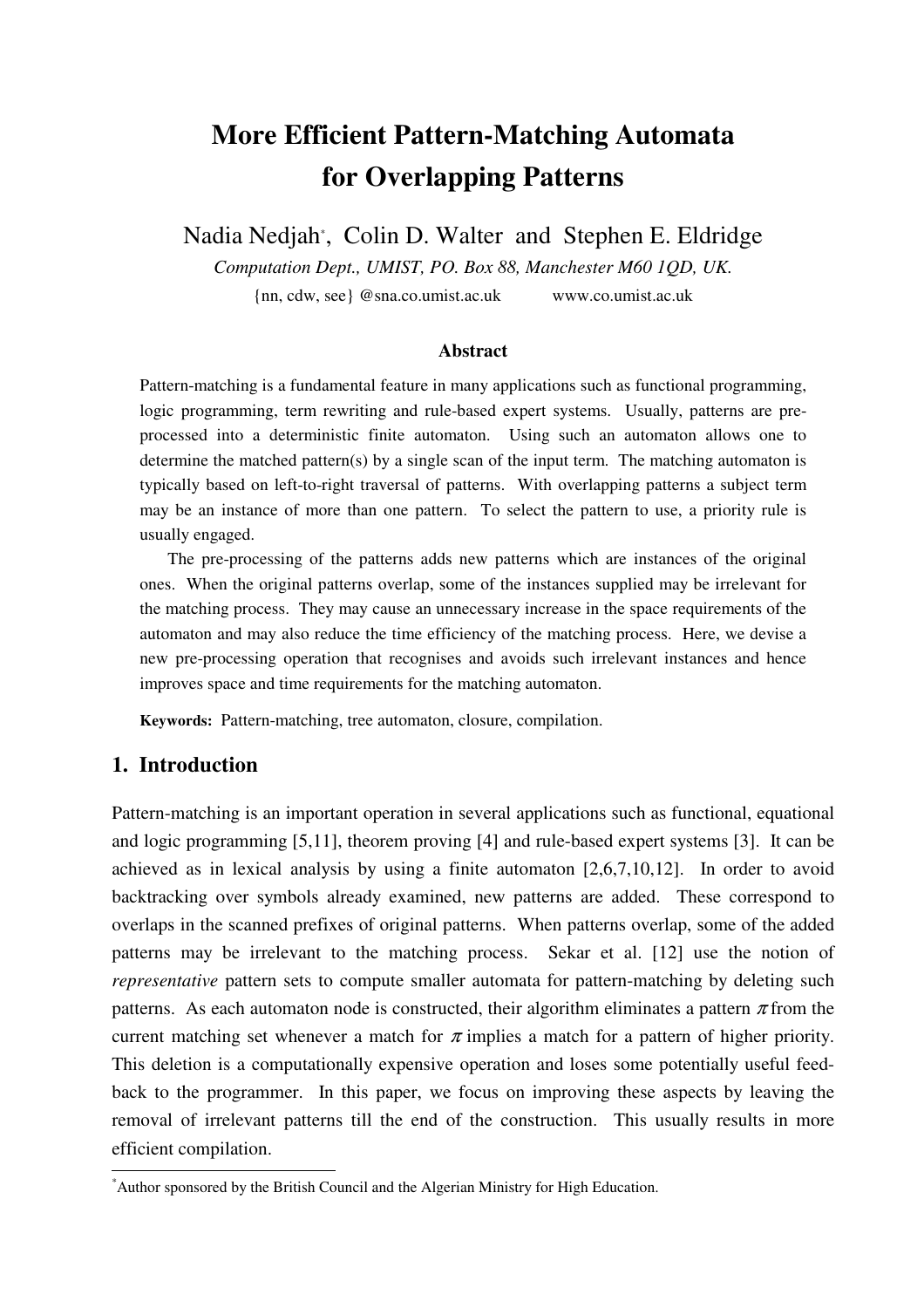First, we recall from [10] a method for generating a deterministic tree matching automaton for a given pattern set. Although the generated automaton is efficient since it avoids symbol reexamination, it may contain unnecessary branches. Part of this is due to duplication of equivalent nodes. [10] provides an efficient method for recognising most of these and so obtains an upper bound for the size of an equivalent, partially minimised automaton which improves on the bounds in [6] and [12]. The other main reason for excessive automaton size is the presence, or introduction during the construction process, of overlapping patterns which are not eventually matched. Here, a smaller automaton may be obtained by pruning back from final nodes.

### **2. Notation**

In this section, we recall the notation and concepts that will be used in the rest of the paper. Symbols in a *term* are either function or variable symbols. The non-empty set of function symbols  $F = \{a, b, f, g, ...\}$  is *ranked* i.e., every function symbol *f* in *F* has an *arity* which is the number of its arguments and is denoted #*f*. A term is either a constant, a variable, or has the form  $ft_1t_2...t_{\text{ff}}$  where each  $t_i$ ,  $1 \le i \le \text{ff}$ , is itself a term. We abbreviate terms by removing the usual parentheses and commas. This is unambiguous in our examples since the function arities will be kept unchanged throughout, namely  $#f = 3$ ,  $#g = 1$ ,  $#a = #b = 0$ . A term containing no variables is said to be a *ground* term. Throughout, variable occurrences are replaced by  $\omega$  since the actual symbols are irrelevant here. (Often \_ is used instead.) The justification for this is that we assume all patterns are linear terms, i.e. each variable symbol can occur at most once in each. Pattern sets will be denoted by *L* and patterns by  $\pi_1$ ,  $\pi_2$ , ..., or simply by  $\pi$ . A term *t* is said to be an *instance* of a (linear) pattern  $\pi$  if *t* can be obtained from  $\pi$  by replacing the variables of  $\pi$  by corresponding subterms of *t*.

**Definition 2.1:** A *matching item* is a triple  $r:\alpha \beta$  where  $\alpha \beta$  is a term and *r* is a *rule label* identifying a pattern in the original, prioritised pattern set. The label identifies the origin of the term  $\alpha\beta$  and hence, in a term rewriting system, the rewrite rule which has to be applied when  $\alpha\beta$  is matched. The label is not written explicitly below except where necessary. The metasymbol • is called the *matching dot*, and  $\alpha$  and  $\beta$  are called the *prefix* and *suffix* respectively. A *final* matching item is one of the form  $\alpha$ .

Throughout this paper left-to-right traversal order is used. So the matching item *•*β represents the initial state prior to matching the pattern  $\beta$ . In general, the matching item  $\alpha \beta$  denotes that the symbols in  $\alpha$  have been matched and those in  $\beta$  have not yet been recognised. Finally, the matching item  $\alpha$ <sup>*i*</sup> is reached on successfully matching the whole pattern  $\alpha$ .

**Definition 2.2:** A set of matching items in which all the items have the same prefix is called a *matching set*. A matching set in which all the items have an empty prefix is called an *initial*  matching set whereas a matching set in which all the items have an empty suffix is called a *final*  matching set.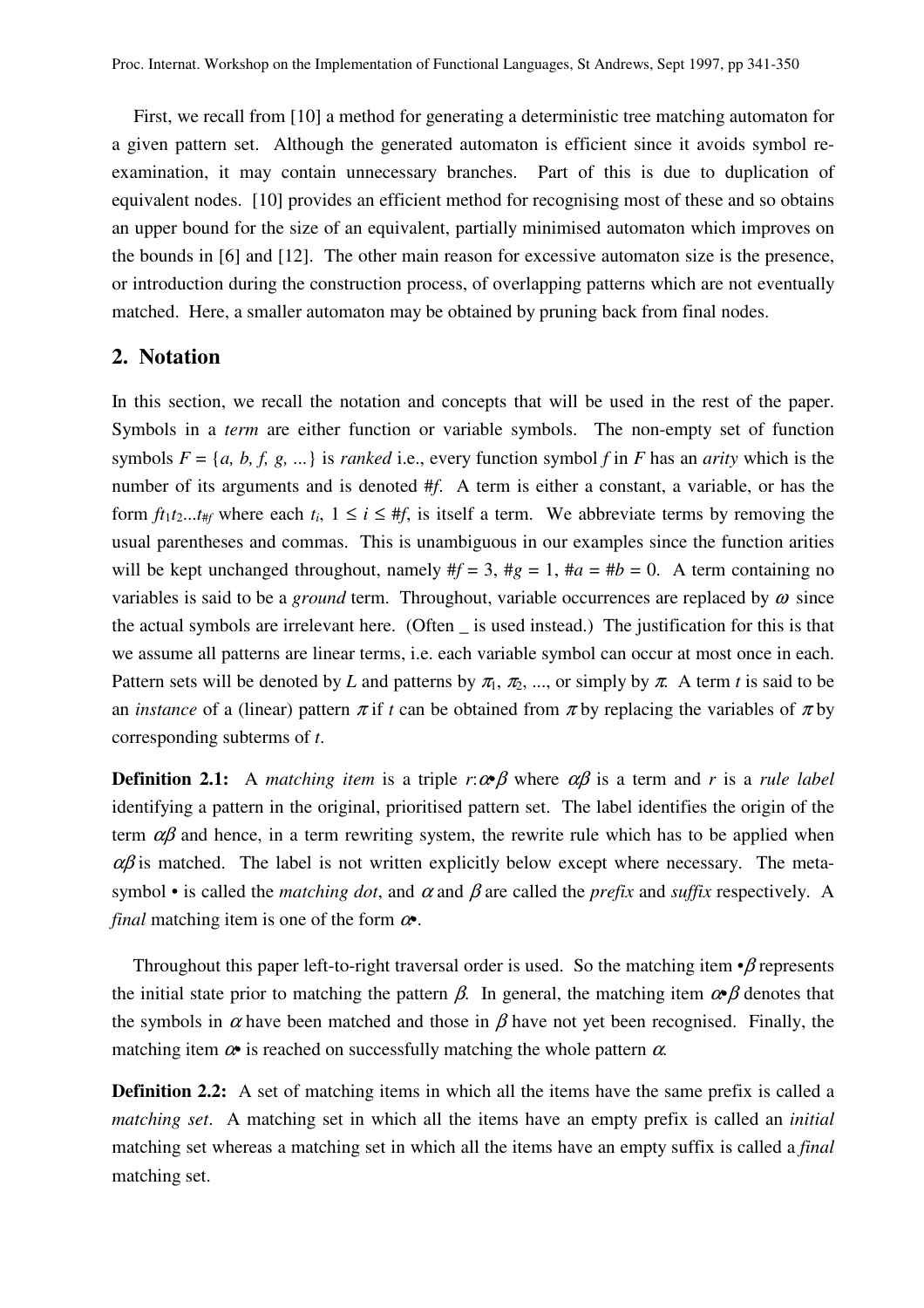**Definition 2.3:** For a set *L* of pattern suffixes and any symbol *s*, let *L*\*s* denote the set of pattern suffixes obtained by removing the initial symbol *s* from those members of *L* which commence with *s* and excluding the other members of *L*. Then, for  $f \in F$  define  $L_{\omega}$  and  $L_f$  by:

$$
L_{\omega} = L\omega
$$
  
\n
$$
L_{f} = \begin{cases} L\setminus f \cup \omega^{\# f} & L\setminus \omega \text{ if } L\setminus f \neq \varnothing \\ \varnothing & \text{otherwise} \end{cases}
$$

where  $\omega^{#f}$  denotes a string of #*f* symbols  $\omega$  and  $\varnothing$  is the empty set. The *closure*  $\overline{L}$  of a pattern set *L* is then defined recursively by Gräf [6] as follows:

$$
\overline{L} = \begin{cases} L & \text{if } L = \{\varepsilon\} \text{ or } L = \varnothing \\ \bigcup_{s \in F \cup \{\omega\}} s \overline{L_s} & \text{otherwise} \end{cases}
$$

Roughly speaking, with two item suffixes of the form  $f\alpha$  and  $\omega\beta$  we always add the suffix  $f\omega^{#f}\beta$  in order to postpone by one more symbol the decision between these two patterns. Otherwise backtracking might be required to match ωβ if input *f* leads to failure to match *f*α.

### **3. Tree Matching Automata**

In this section, we briefly recall from [10] a practical method to construct a deterministic tree matching automaton for a prioritised overlapping pattern set. The pattern set *L* is extended to its closure  $\overline{L}$  while generating the matching automaton.

The automaton states are labelled by matching sets which consist of original patterns whose prefixes match the current input prefix, together with extra instances of the patterns which are added to avoid backtracking in reading the input. In particular, the matching set for the initial state contains the initial matching items formed from the original patterns and labelled by the rules associated with them. The state transition function is denoted by  $\delta$ . For each symbol  $s \in$ *F*∪{ω} and state *S* with matching set *M*, the new state  $\partial$ (*S*,*s*) has matching set  $\partial$ (*M*,*s*) derived by applying the composition of the functions *accept* and *close* defined in Figure 3.1.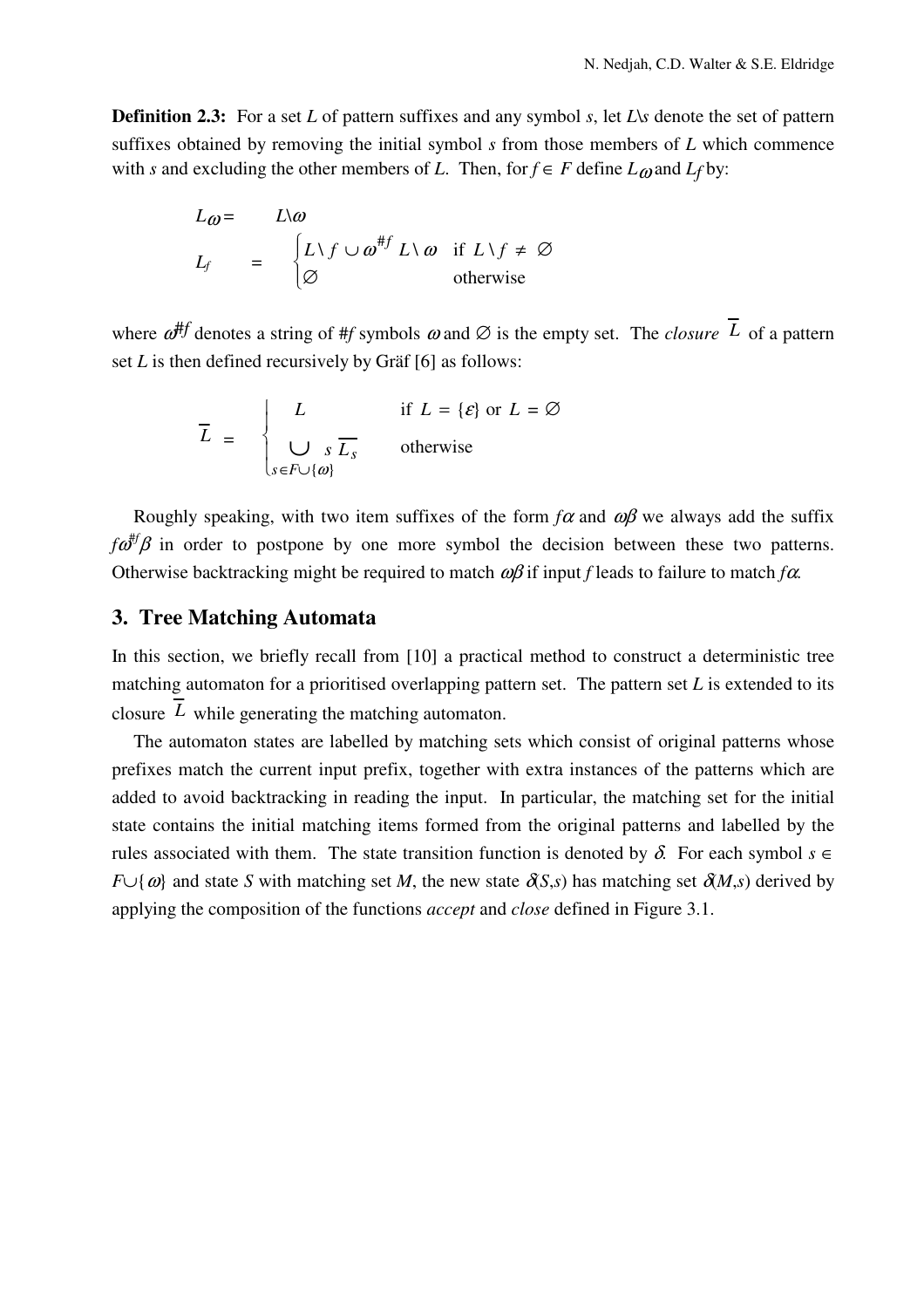|               | $accept(M,s) = \{r: \alpha s \cdot \beta \mid r: \alpha s \cdot \beta \in M\}$                                  |
|---------------|-----------------------------------------------------------------------------------------------------------------|
| close(M)      | $= M \cup \{r : \omega \in \omega^{\#} \mu \mid r : \omega \in \omega \mu \in M \text{ and } \mu \in \omega \}$ |
|               | $\exists q: \alpha \in A \in M$ for some suffix $\lambda$ and $f \in F$ }                                       |
| $\delta(M,s)$ | $= close(accept(M,s))$                                                                                          |

**Figure 3.1:** *Automata Transition Function from [10]*.

The items obtained by recognising the symbols in those patterns of *M* where *s* is the next symbol form the set *accept*(*M*,*s*). However, the set  $\delta M$ ,*s*) may contain more items. The presence of two items α*•*ωµ and α*•f*λ in *M* creates a non-deterministic situation since the variable  $\omega$  could be matched by a term having *f* as head symbol. The item  $r:\omega f \omega^{\# f} \mu$  is added to remove this non-determinism and avoid backtracking. Its label simply keeps account of the originating pattern from which it was derived. Now the *f*-transition can be taken when *f* is the next input symbol regardless of which of the two patterns, if any, is matched. The transition function  $\delta$ thus implements simply the main step in the closure operation described by Gräf [6] and set out in the previous section. Hence the full pattern set resulting from all additions during the automaton construction coincides with the closure operation of Definition 2.3.

Non-determinism is worst where the input can end up matching the whole of two different patterns. Then we need a priority rule to determine which pattern to select.

**Definition 3.2:** A pattern set *L* is *overlapping* if there is a ground term that is an instance of at least two distinct patterns in *L*. Otherwise, *L* is *non-overlapping*.

**Definition 3.3:** A *priority rule* is a partial ordering on patterns such that if  $\pi_1$  and  $\pi_2$  are distinct overlapping patterns then either  $\pi_1$  has *higher* priority than  $\pi_2$  or  $\pi_2$  has *higher* priority than  $\pi_1$ . In the latter case, we write  $\pi_1 < \pi_2$ .

Since the rule labels of items identify patterns from a prioritised pattern set, we can write  $r_1$  <  $r_2$  for labels  $r_1$  and  $r_2$ . When a final state is reached, if several patterns have been successfully matched, then the priority rule is engaged to select the one of highest priority. An example is the *textual* priority rule which is used in the majority of functional languages [1,8,9,13]. Among the matched patterns, the rule chooses the pattern that appears first in the text. Whatever priority rule is used, we will apply the word *match* only to the pattern of highest priority which is matched:

**Definition 3.4:** For a prioritised pattern set *L* and pattern  $\pi \in L$ , the term *t* is said to *match*  $\pi$  *in L* if, and only if, *t* is an instance of  $\pi$  but not an instance of any other pattern in *L* of higher priority than  $\pi$ .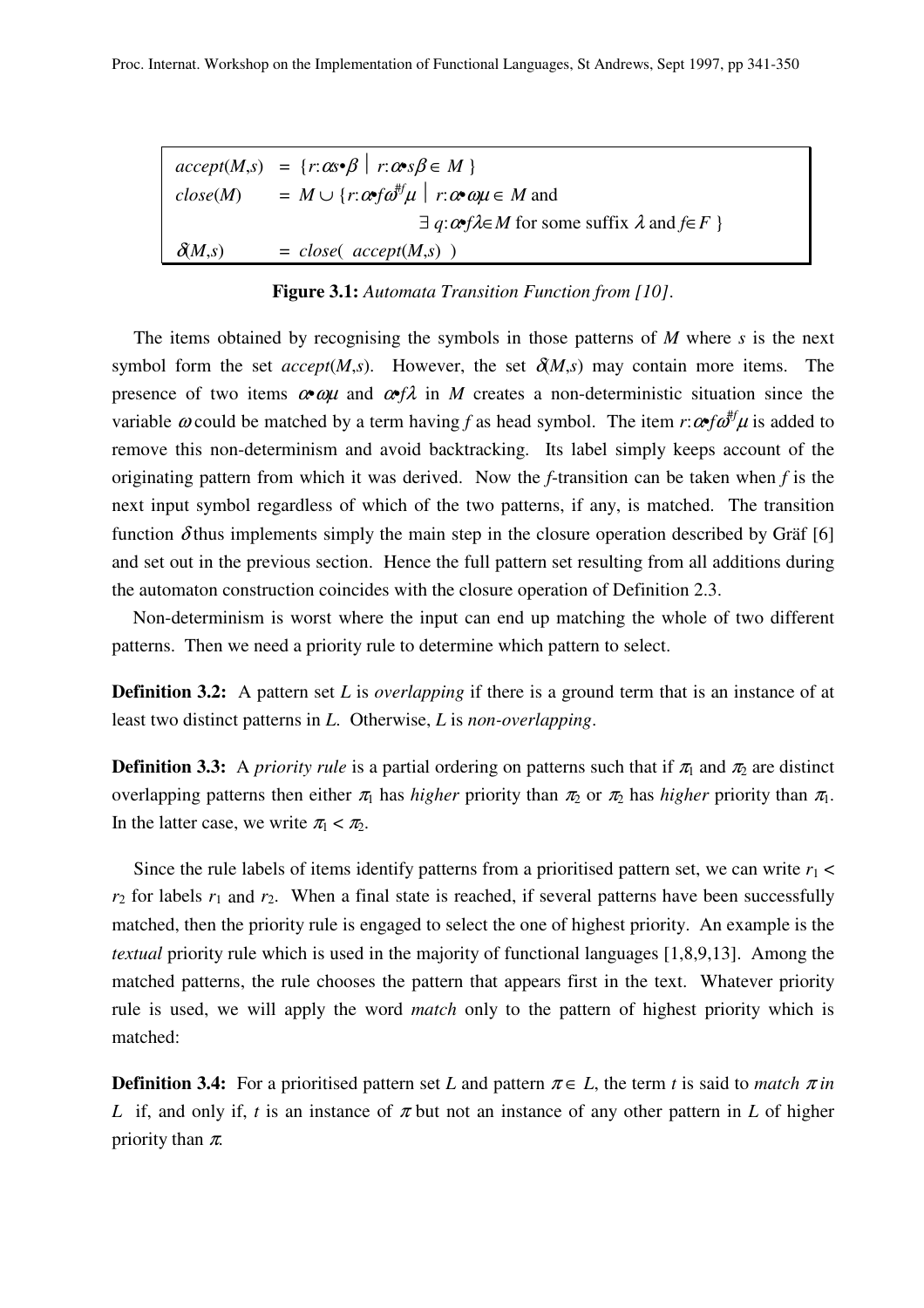**Example 3.5:** Let  $L = \{1: \text{fa} \omega \omega, 2: \text{fa} \omega a, 3: \text{fa} \omega a, 4: \text{fg} \omega \omega a\}$  be the pattern set where  $\#f = 3$ ,  $\#g =$ 1 and  $\#a = \#b = 0$ , as throughout this paper. Assuming a textual priority rule, the matching automaton for *L* is given in Figure 3.6. Transitions corresponding to failures are omitted. Each state is labelled with its matching set. In the construction process, each new item is associated with the rule from which it is directly derived and whose pattern it is known to match. So, an added item α•*f*<sup>ω</sup> #*f* β is associated with the same rule as is its parent α•ωβ. Items added by *close* are underneath a horizontal line in the state. At the final nodes, several items may be matched. Then the highest priority matching rule must be chosen, but the others appear in parentheses. When this happens, it indicates the occurrence of what we call *irrelevancy* in the next section. During pattern matching, an  $\omega$ -transition is only taken when there is no other available transition which accepts the current symbol; these transitions might more aptly be labelled "*else*" when there are other alternatives starting at the parent node. With care, the automaton can usually be used to drive the pattern-matching process irrespective of the chosen term rewriting strategy.



**Figure 3.6:** *Matching Automaton for {1:fa*ωω*, 2:f*ω*aa, 3:f*ω*ba, 4:fg*ω*g*ω*b}.*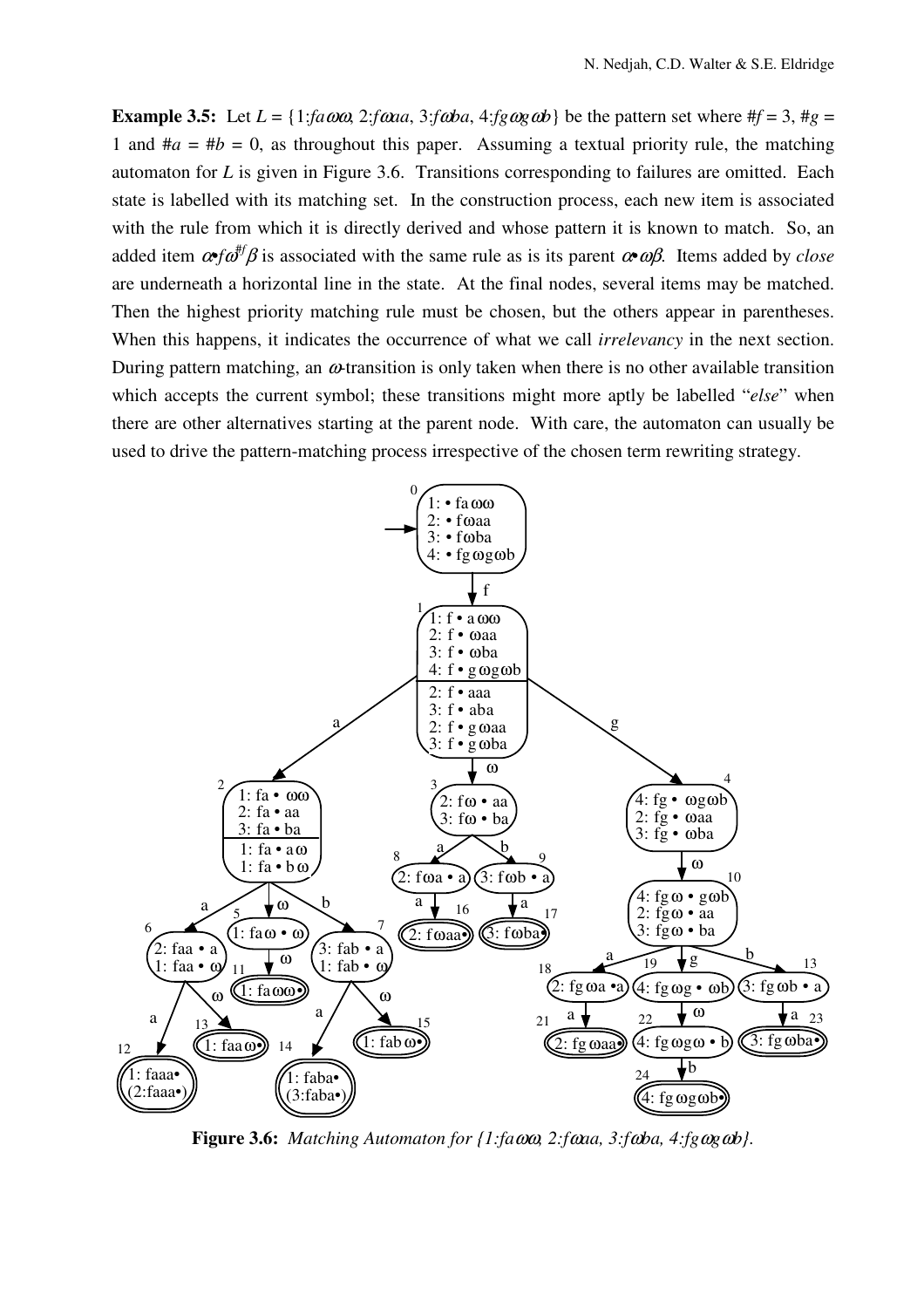## **4. Reduced Matching Automaton for Overlapping Patterns**

We now treat the observation that the *close* function of Figure 3.1 may add more items than it needs when the patterns are overlapping. For example, in Figure 3.6 consider the items 2:*f•aaa* and 3:*f•aba* which *close* adds to state 1 but which are finally ignored in states 12 and 14. Every term matching these items is eventually associated with derivatives of the higher priority item 1:*f•a*ωω, also of state 1, and so the two items could have safely been omitted. We return to this example again after several definitions.

A *position* in a term is a path specification which identifies a node in the parse tree of the term. For a term *t* and a position *p* in this term, we denote by *t*[*p*] the symbol at position *p* in *t*.

**Definition 4.1:** A term *t* is said to be *more general than* (*a term*) *t*′ *at* (*the position*) *p* if, and only if, the symbol  $t[p]$  is  $\omega$ ,  $t'[p]$  is a function symbol and the prefixes of t and t' ending immediately before *p* are the same. We will also say *t* is *initially more general than t*′ if *t* is more general than *t*′ at the first position for which the symbols of *t* and *t*′ differ.

It is the existence of a pair of terms with one being more general than the other at the matching position that is the condition for the function *close* to add in a new item. The priority rule of the original rule set must be extended to these new items. The following definition enables us to associate a unique item of highest priority from amongst all those which patternmatch a given term: if there is a unique pattern-matched item whose rule has highest priority then that is chosen; otherwise, when there are several pattern-matched items associated with rules of maximal priority, it turns out that those items must all derive from the same original pattern and we can select the initially most general. (Any other uniquely defined choice would also be acceptable, but this is the most convenient in what follows.)

**Definition 4.2:** Item  $r:\alpha \beta$  has *higher priority* than item  $r':\alpha' \beta$  if *r* has higher priority than  $r'$ or  $r = r'$  and  $\alpha\beta$  is initially more general than  $\alpha'\beta$ . For a matching set *M* and item  $r:\alpha\beta \in M$ , the term *t* is said to *match*  $r:\alpha \beta$  *in M* if, and only if, *t* is an instance of  $\alpha \beta$  but not an instance of any other item in *M* of higher priority.

In fact, for a ground term there will always be a unique choice for the (highest priority) matching item because each matching set in the automaton will contain a matching instance of the unique original pattern which the priority rule identifies as *the* match to choose for the input term. Note that although the pattern  $\alpha\beta$  of the item  $r:\alpha\beta$  will always be an instance of the pattern of rule *r*, instances of it may actually match a pattern of higher priority. Such a higher priority rule could not have been used in generalising the priority rule to all terms and items because it is not uniquely defined; different instances of a non-ground term may match different patterns. The above definition suffices because for any given input term, each matching set will contain a matching item associated with the correct rule of maximal priority. It is now possible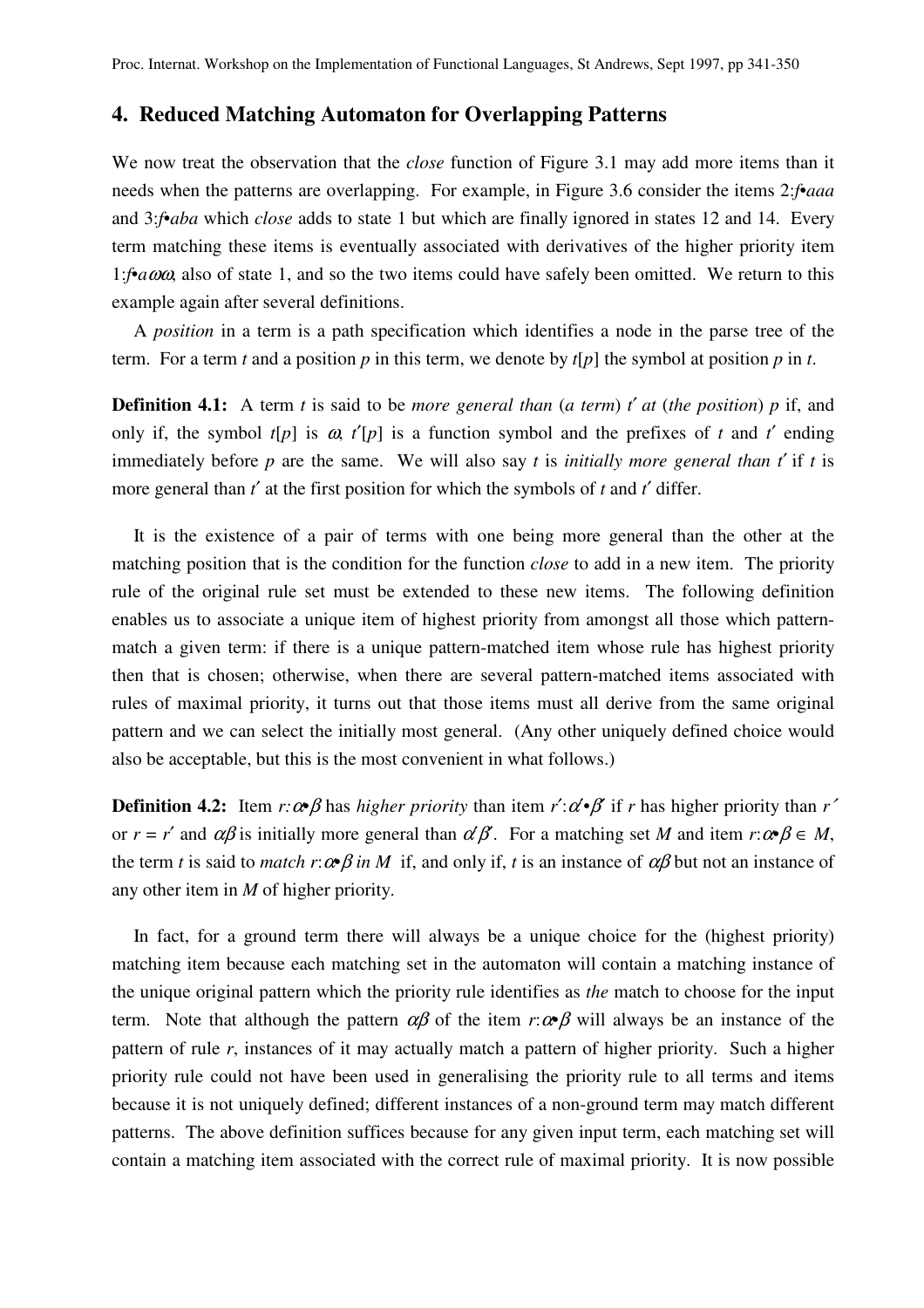to determine which patterns are useful for matching sets to include. Indeed, we can start by considering the usefulness of each pattern in the initial pattern set:

**Definition 4.3:** Suppose  $L \cup \{\pi\}$  is a prioritised pattern set. Then  $\pi$  is said to be *relevant* for L if there is a term that matches  $\pi$  in *L*∪{ $\pi$ } in the sense of Definition 3.4. Otherwise,  $\pi$  is *irrelevant for L*. Similarly, an item  $\pi$  is *relevant for (the matching set) M* if there is a term that matches  $\pi$ in  $M \cup \{\pi\}$  in the sense of Definition 4.2.

 Clearly, any term that matches an element of a pattern set, respectively item of a matching set, will still have that property even when an irrelevant pattern, respectively item, is removed. We can therefore immediately prune irrelevant patterns one by one from the initial pattern set until every remaining pattern is relevant to the remaining pattern set, and do the same for each matching subset generated by *accept*. Sekar et al. [12] call the resulting sets *representative* sets.

As observed above, the function *close* of Figure 3.1 may certainly supply items that are irrelevant for subsequent matching. Indeed, *all* additional items which *close* supplies are irrelevant for the current state although they may be relevant to later matching sets; nevertheless we need them for the child states to avoid backtracking. The uselessness of some items for subsequent matching may happen when the original pattern set contains overlapping patterns with more general ones having lower priorities. For instance, in Example 3.5, the original patterns 1:*fa*ωω and 2:*f*ω*aa* are overlapping, 2:*f*ω*aa* is more general than 1:*fa*ωω at position 1 yet 1:*fa*ωω has higher priority. The *close* function supplies the items 2:*f*•*aaa*, 3:*f*•*aba* and two others to state 1. Then accepting symbol *a* would yield a superset of {1:*fa*•ωω, 2:*fa*•*aa*, 3:*fa*•*ba*}. At this stage, based only on the item  $1:fa \cdot \omega\omega$  a match for  $fa\omega\omega$  can be announced and hence items 2:*fa*•*aa* and 3:*fa*•*ba* are redundant, and indeed irrelevant under the definition above.

In order to avoid irrelevant items, we can follow Sekar [12] and define a new function *rel* which, given a matching set *M*, removes all the irrelevant items. A definition of this function is given in Figure 4.4. For a matching set *M* and a symbol  $s \in F \cup \{\omega\}$ , the automaton transition function is now defined by  $\delta(M,s) = close(rel(accept(M,s)))$ . This removes the items corresponding to rules 2 and 3 from state 2 in Figure 3.6 and yields the reduced automaton of Figure 4.6.

|  | $rel(M)$ = any maximal subset S of M such that            |
|--|-----------------------------------------------------------|
|  | if $\pi \in M\mathcal{S}$ then $\pi$ is irrelevant for S. |

**Figure 4.4:** *Rel function which deletes irrelevant items.* 

Checking for relevance is mostly straightforward. Consider items in descending order of priority. Suppose  $r: \alpha \beta$  is being considered for relevance in  $M = accept(M_0, s)$ . Any item  $r \cdot a \cdot \beta' \in M$  may be ignored as far as  $r \cdot a \cdot \beta$  is concerned if the priority rules do not relate *r* and *r*<sup> $\prime$ </sup>. This is because  $\alpha \beta$  and  $\alpha \beta$ <sup>*'*</sup> are special cases of the patterns *r* and *r*<sup> $\prime$ </sup> respectively, which cannot overlap. So, such  $r' : \alpha \cdot \beta'$  do not affect the relevance of  $r : \alpha \cdot \beta$ . At the opposite extreme,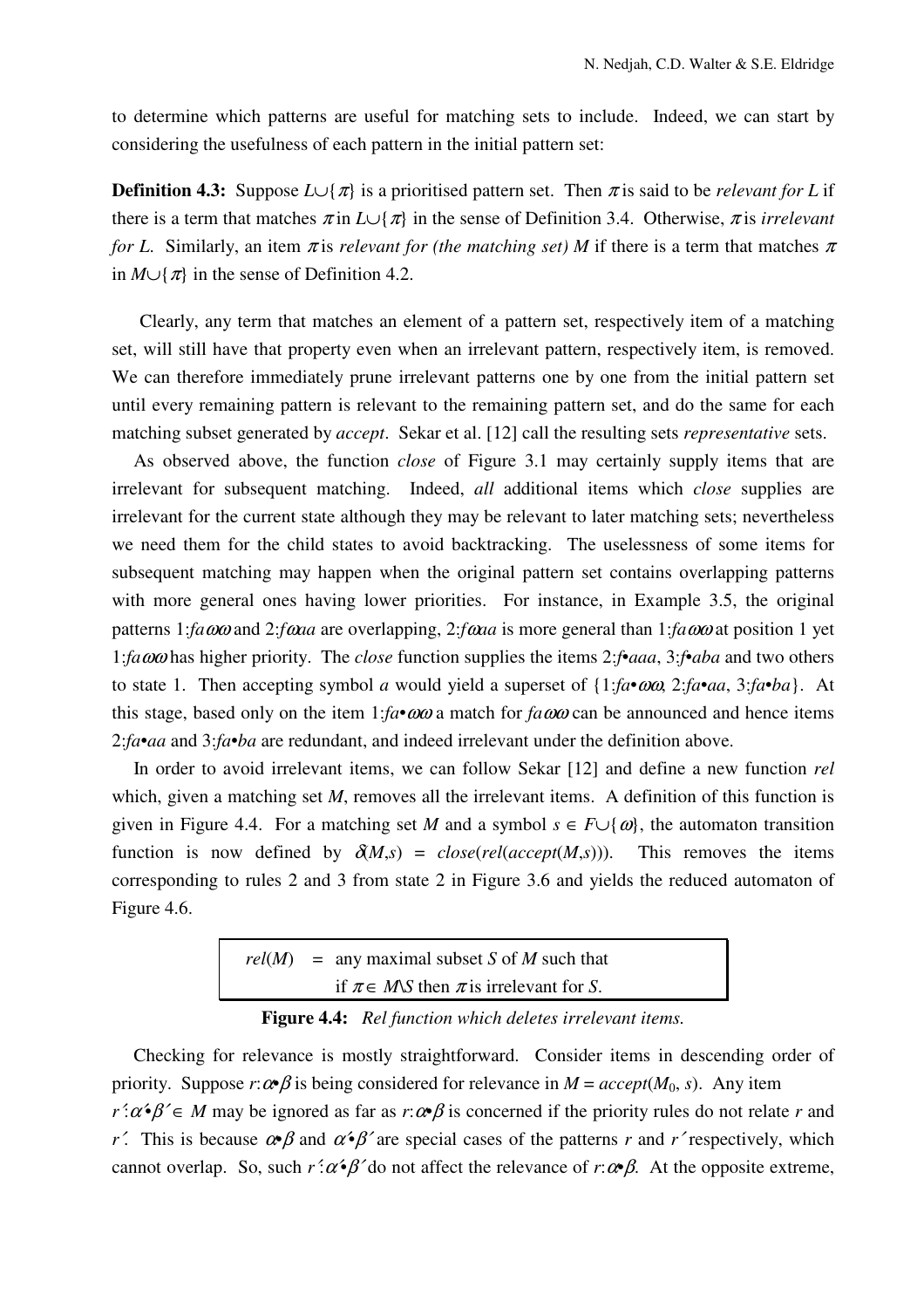suppose there is an item  $r' : \alpha \cdot \beta' \in M$  for which  $r = r'$ . Then both items are instances of the pattern of rule *r* with prefix  $\alpha = \alpha'$ . Both  $\beta$  and  $\beta'$  must be the complementary suffix of the pattern of rule *r* preceded by the same number of  $\alpha$  (see [10]). So, the items are identical and *r*: $\alpha \beta$  is irrelevant. Indeed, this argument shows that *rel* will produce a set in which every item is associated with a different rule. This leaves the situation where all items  $r' : \alpha \cdot \beta' \in M$ affecting the relevance of  $r:\alpha \beta$  satisfy  $r < r'$ . All items have the same prefix  $\alpha$  followed by some inserted occurrences of  $\omega$ , followed by a suffix of the named rule. Hence, the most general unifier of *r*: $\alpha \beta$  and any  $r \alpha' \beta'$  can be found easily from that of *r* and *r'*, which can be calculated initially once for all. Standard techniques (see [12]) enable the relevance or not of *r*: $\alpha \beta$  to be concluded. However, we feel it worth noting that in a real application, especially in a typed system, it is often the case that the number of function symbols which can be used at a given position in a term is finite. This means that it may be possible to cover an item  $r:\alpha \beta$ which contains  $\omega$  at some position with items of higher priority containing a function symbol at that position. Then, contrary to some algorithms, the  $\omega$  cannot be instantiated as some unseen function symbol to show the item is relevant.

**Example 4.5:** Using the improved transition function, the automaton corresponding to

 $L = \{1: \text{fa} \omega \omega, 2: \text{fa} \omega a, 3: \text{fa} \omega a, 4: \text{fa} \omega g \omega b\}$  is given in Figure 4.6. As usual, transitions corresponding to failure are omitted. Notice that for the same pattern set the automaton of Figure 3.6 has six more states, namely states 6, 7, 12, 13, 14 and 15. Pattern-matching for the terms *faaa* and *faba* using the automaton of Figure 3.6 necessitates four symbol examinations whereas by using the automaton of Figure 4.6 only two symbols need to be examined as  $\omega$ s match any term. Thus, using the new transition function in this example, not only does the automaton have fewer states but it also allows pattern-matching to be performed more quickly for some inputs.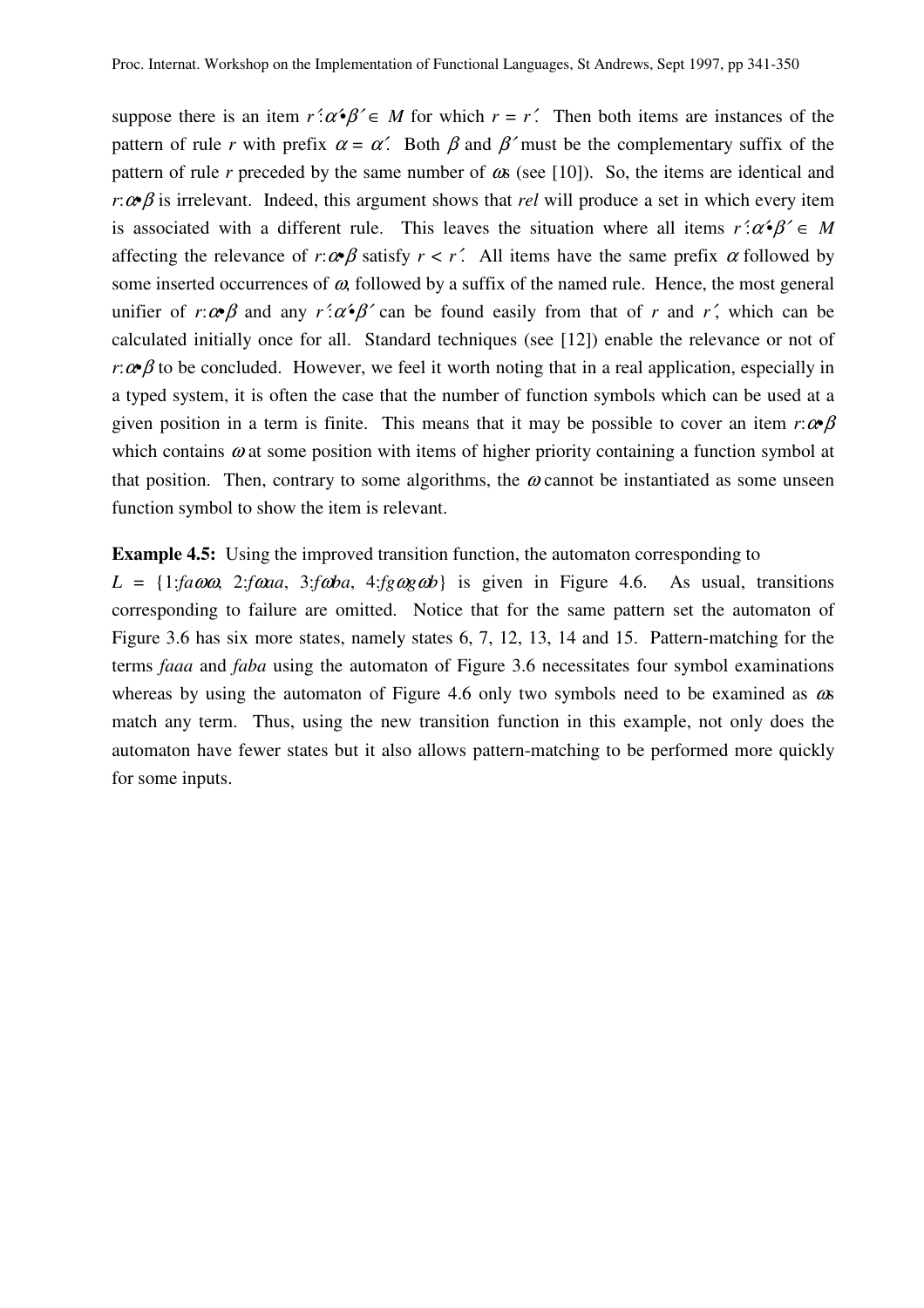

**Figure 4.6:** *Matching automaton using the function* rel.

In practice it may be expensive to check relevance as every state is constructed. It may be cheaper to build the full automaton first and cut back the branches to remove irrelevancy afterwards. The algorithm for this is the following. Items are first removed from final nodes, so that each final node contains a single item, naming the matching rule to be applied. Then, moving up the matching tree, whenever an item has had all its images under *accept* removed from child nodes, it can be removed itself from the current node and *close* re-applied to modify the children if necessary. Thus, in Figure 3.6 the final states 12 and 14 both contain an irrelevant pattern for deletion: only the rule numbers differ between the items and we must select that of highest priority and discard the other. After this the items corresponding to rules 2 and 3 may be deleted from states 6 and 7 and hence from state 2 because they are not used in any of their child states. Re-computing the closure of state 2 causes the branches rooted at states 6 and 7 to disappear. The automaton of Figure 4.6 is thus obtained.

To justify the correctness of this algorithm, note first that an irrelevant item, say *r*:α*•*β, cannot be matched. At the final node reached by inputting the irrelevant item  $\alpha\beta$ , by construction there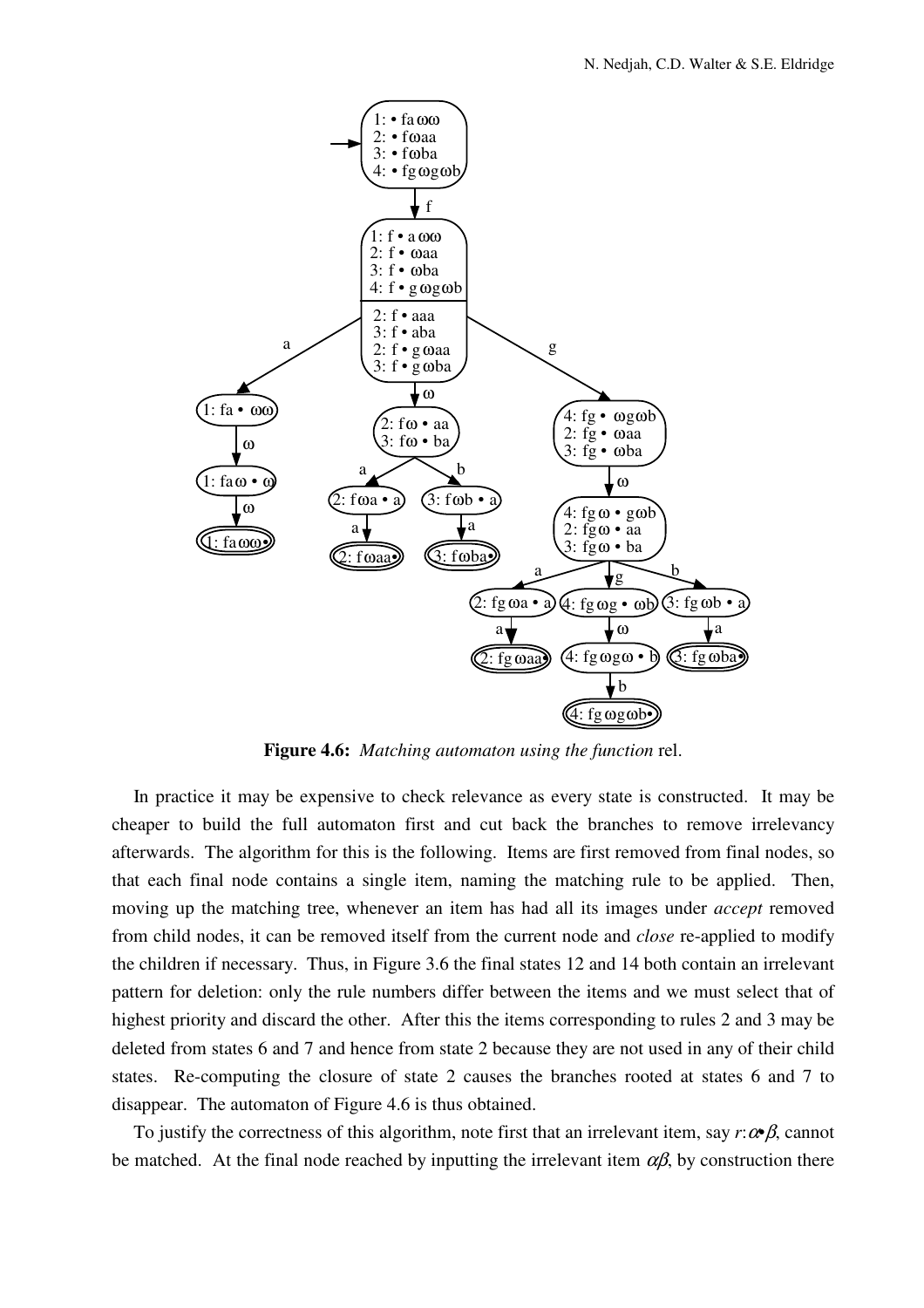must be the instance  $\alpha\beta$  of *every* original pattern *r*' which matches  $\alpha\beta$ , annotated with *r*'. These are all irrelevant except for the item associated with the unique rule of highest priority, Thus the automaton contains irrelevant items if, and only if, there is a final node whose matching set contains more than one item. Now suppose that all occurrences of an item  $r: \alpha \beta \in M$  have been removed from the children of the node labelled by *M*. We need to establish the correctness of removing it from *M* also. First of all, by induction, the item must be irrelevant for *M*: if it is irrelevant for, or unused by, all the children, then no input reaching *M* will match the item (else the item would appear in a final node descendent, which it doesn't), so it is irrelevant. The other question is whether removal affects the pattern-matching. However, we need not pattern match an irrelevant item, since all inputs to the node are matched with other items. Lastly, is the item necessary to avoid backtracking? Here we note that if the item is to be removed from the *kernel* of the matching set, that is, the set obtained by applying *accept* to the parent set, then *close* is reapplied to the new set so that backtracking is automatically avoided. However, if  $r:\alpha \beta$  is itself added by *close*, then it can be safely deleted without re-applying *close* because, as the item will not be matched, there is no need to back-track to it. Thus the pruning algorithm is correct.

This process can be applied equally well to the partially minimised acyclic automata described by the authors in [10], and enables a similar reduction in automaton size there also.

Finally, we observe the usefulness of this approach to the programmer. The appearance of irrelevant items in final states corresponds to overlapping patterns; the automaton construction process identifies overlaps automatically so that, without extra effort, the programmer can be advised if appropriate.

## **8. Conclusion**

In this paper, we began by recalling a practical method that compiles prioritised overlapping patterns to a deterministic matching automaton. However, the automaton may include unnecessary branches when the patterns are overlapping. In the main body of the paper, we identified those branches by considering relevant patterns and, by deleting irrelevant patterns, we modified the method so that only necessary branches are included in the matching automaton. An example showed how the matching automaton obtained can improve both the space and time requirements.